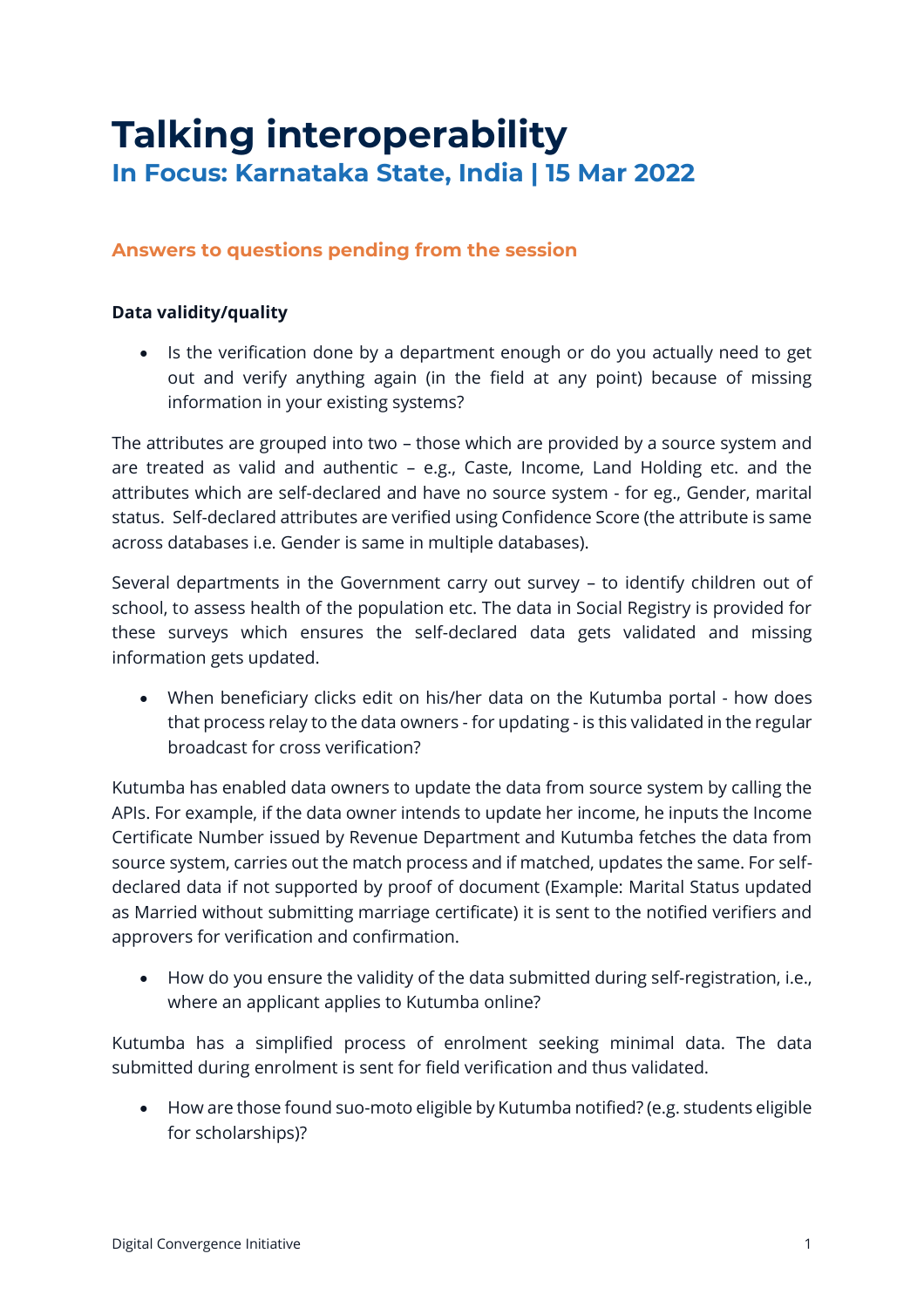Eligible Beneficiaries paid under suo-moto delivery are notified through SMS. The beneficiary list is also published on the concerned portal for public viewing.

### **Inclusion**

• For those with no access to internet/illiterate, what are the processes in place for them to validate/update their data (what does the non-digital face of the system look like

A data owner who is illiterate/has no internet may access/update her/his data by using the "Assisted Mode" of service enabled through Citizen Service Centres in the state.

### **APIs**

• How do departments discover the available APIs and data fields for interoperability?

As on date, the departments contact the Kutumba Project Management Unit and discover the APIs and data fields available. Going forward, the departments would be able to discover the APIs and the available data fields using the Enterprise Service Bus system being implemented.

### **Capacity building**

• Would it be possible to outline the key aspects of capacity building and training within the department and how it was carried out?

The key aspect of capacity building was to ensure one-to-one training and handholding of the departments during the integration process. Training of field functionaries was carried out on the changed processes in their application. User manual, FAQs and a help line was set up to support the teams wherever required. Further, the e-Governance consultants in the district were trained to act as a SPOC to user departments.

• Does Kutumba share the resource burden of participating agencies to adapt to the data sharing/standards requirements - capacity development etc?

No department has so far asked for financial support. The Center for e-Governance handholds the departments for integration.

#### **Miscellaneous**

• Is Kutumba integrated with the state-wise accounting and state-wise budgeting systems used by the Government of Karnataka?

No, Kutumba is not integrated with the Accounting/Budgeting systems of Govt of Karnataka